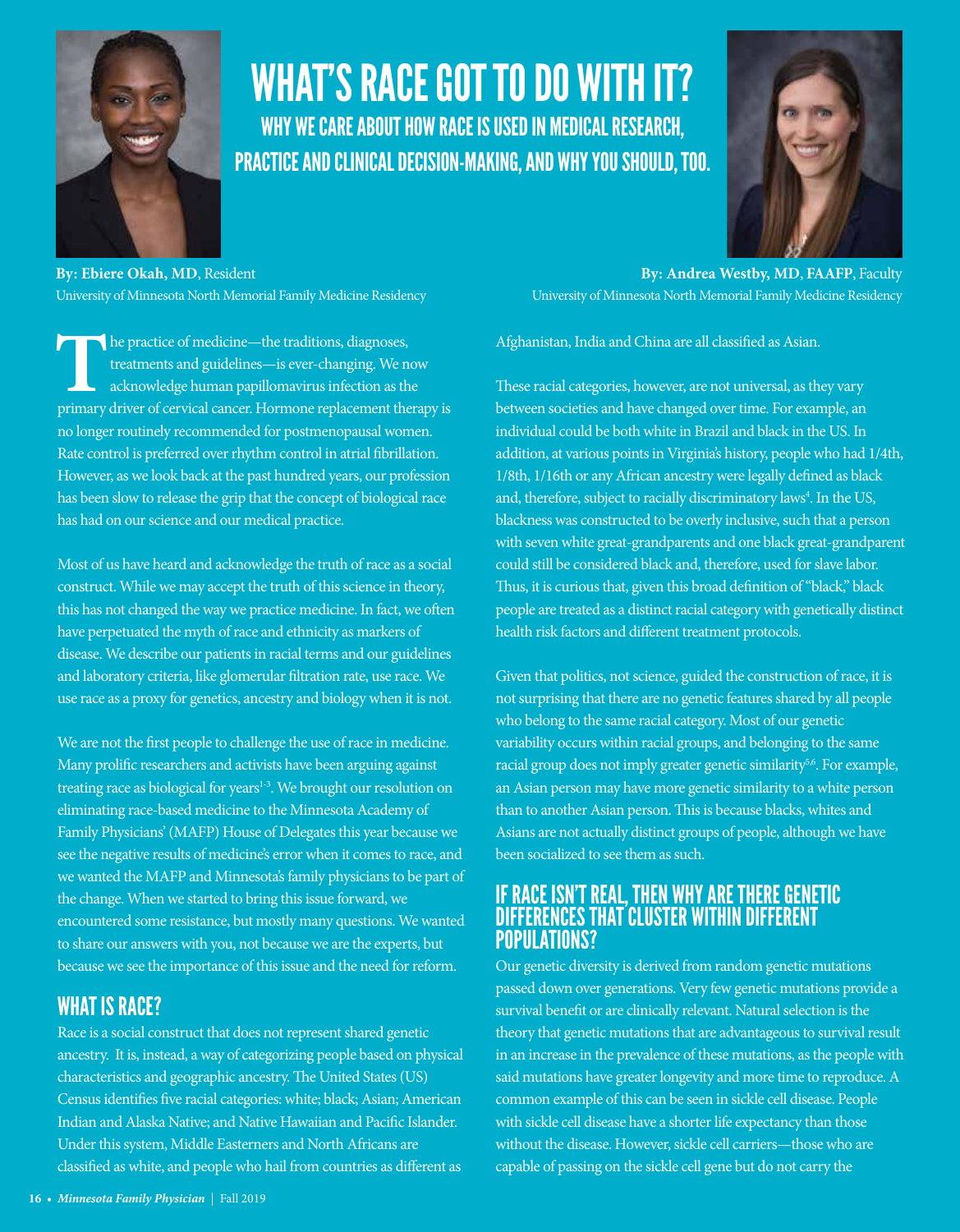disease—are less likely to die from malaria. Therefore, in malariaendemic areas, having sickle cell trait is a genetic advantage, which is why people with sickle cell trait and disease are clustered in malariaendemic regions.

Sickle cell disease is often perceived to be limited to black people, but the prevalence of sickle cell varies significantly between blackmajority countries, and it is also present in countries with few black people. For instance, sickle cell disease is not common in South Africa, but it is a common disease in Saudi Arabia and India, which are white and Asian countries, respectively<sup>7</sup>. In fact, there are tribes in India where approximately 40% of the population are sickle cell carriers<sup>8</sup>. When one considers that there are more people living in India than in the continent of Africa, the notion that sickle cell disease is an African or black disease is false. So rather than thinking about sickle cell disease in racial terms, we must consider it a disease more prevalent in populations with genetic ancestry from malariaendemic areas.

# WHAT ABOUT EPIGENETICS?

Epigenetics is the study of changes in gene expression that are not due to changes in the genetic code itself. Evidence suggests that trauma and adverse events lead to epigenetic changes that are then inherited by offspring. Racial trauma, stress, discrimination and systemic racist practices, such as financial and environmental disinvestment in minority communities, have been proposed as an etiology of epigenetic changes<sup>9</sup>. Mouse models indicate that epigenetic changes can be reversed with removal of the initial stressors and exposure to an enriched environment<sup>10</sup>. Therefore, what we perceive to be health disparities caused by innate racial difference could, in actuality, be due to reversible epigenetic changes.

# WHAT IS THE HARM OF USING RACE IN MEDICINE?

Race is a social construct and, when we treat it as a substitute for genetic ancestry, it prevents us from investigating and addressing racism, the cause of the racial health disparities. Treating race as a proxy for genetics also actively harms black, brown and Indigenous communities. By treating race as biological, we place the blame of racial disparities on communities already suffering from racism and enforce the racist belief that these communities are genetically inferior.

Additionally, the way we think and talk about race and racial health disparities affects how we perceive and treat patients. Recent research by Brian Donovan presented at the American Association for the Advancement of Science Conference<sup>11,12</sup> showed that merely mentioning the prevalence of certain diseases by race was associated with the belief that race influenced intelligence. A 2016 study evaluating medical students and residents showed that those who believed blacks and whites to be biologically different rated the pain

experienced by black patients, in comparison to white patients, as lower and recommended inappropriate treatments<sup>13</sup>.

### WE USE RACE IN MANY OF OUR MEDICAL CALCULATIONS AND GUIDELINES. THESE MEASUREMENTS (EGFR, ASCVD, ETC.) ARE VERY USEFUL. HOW CAN WE CONTINUE TO USE THESE VARIABLES IF WE DO NOT USE RACE?

Equations ultimately provide estimates and are only as good as the data used to validate and develop them. Medical calculations using race were developed without a clear and consistent definition of race. Also, there is no guidance on how these equations should be used with multiracial people. How should we treat patients with one black and one Asian or one white parent? Which GFR calculation or ASCVD risk score do we use? Which first line blood pressure medication do we start? Does self-perceived identity or external physical appearance matter more when determining race?

## IF WE TREAT ALL INDIVIDUALS WITHOUT REGARD TO OBSERVED BIOLOGICAL RACE DIFFERENCES, AREN'T WE DOING PEOPLE OF COLOR A DISSERVICE?

While not biologically real, race has had actual negative biological effects through racism (see epigenetics above for one, but not the only, example). Thus, while it may be necessary to continue to be knowledgeable of the race-based health disparities when screening for disease, it is equally important to avoid attributing these differences to genetic ancestry or immutable biological differences. We, as clinicians and researchers, need to look further than race as the cause for these disparities and identify and address the actual causes of the disparate disease burden and treatment outcomes. Racially disparate treatment and lived experiences result in racially disparate health outcomes. We need to treat the socially-induced racial disparities by addressing racism.

*Dr. Okah received a MAFP Foundation Resident Research Grant for her study The Association Between a Color-blind Racial Ideology and the Use of Race in Medical Decision-making.*

## **REFERENCES**

- 1. Roberts, D. E. (2008). Is Race-Based Medicine Good for Us?: African American Approaches to Race, Biomedicine, and Equality. The Journal of Law, Medicine & Ethics, 36(3), 537–545 doi:10.1111/j.1748-720X.2008.302.x
- 2. Bonham, V. L., Green, E. D., & Pérez-Stable, E. J. (2018). Examining How Race, Ethnicity, and Ancestry Data Are Used in Biomedical Research. JAMA, 320(15), 1533–1534. doi:10.1001/jama.2018.13609

 *continued on page 18*